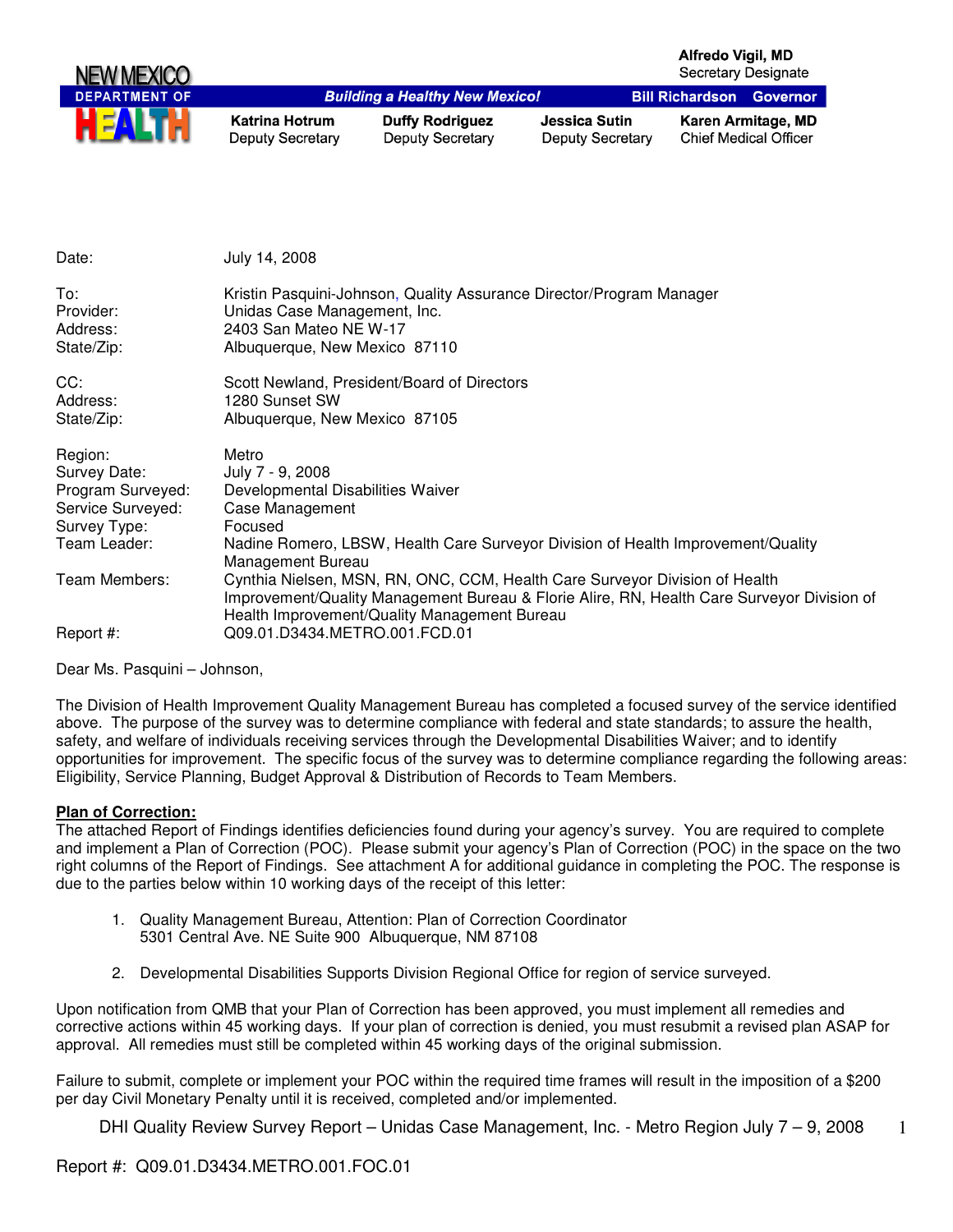#### **Request for Informal Reconsideration of Findings (IRF):**

If you disagree with a determination of noncompliance (finding) you have 10 working days upon receipt of this notice to request an IRF. Submit your request for an IRF in writing to:

> QMB Deputy Bureau Chief 5301 Central Ave NE Suite #900 Albuquerque, NM 87108 Attention: IRF request

A request for an IRF will not delay the implementation of your Plan of Correction which must be completed within 45 working days. Providers may not appeal the nature or interpretation of the standard or regulation, the team composition, sampling methodology or the Scope and Severity of the finding.

If the IRF approves the change or removal of a finding, you will be advised of any changes.

This IRF process is separate and apart from the Informal Dispute Resolution (IDR) and Fair Hearing Process for Sanctions from DOH.

Please call the Team Leader at 505-222-8688 if you have questions about the survey or the report. Thank you for your cooperation and for the work you perform.

Sincerely,

Comero LBEN

Nadine Romero, LBSW Team Lead/Health Care Surveyor Division of Health Improvement Quality Management Bureau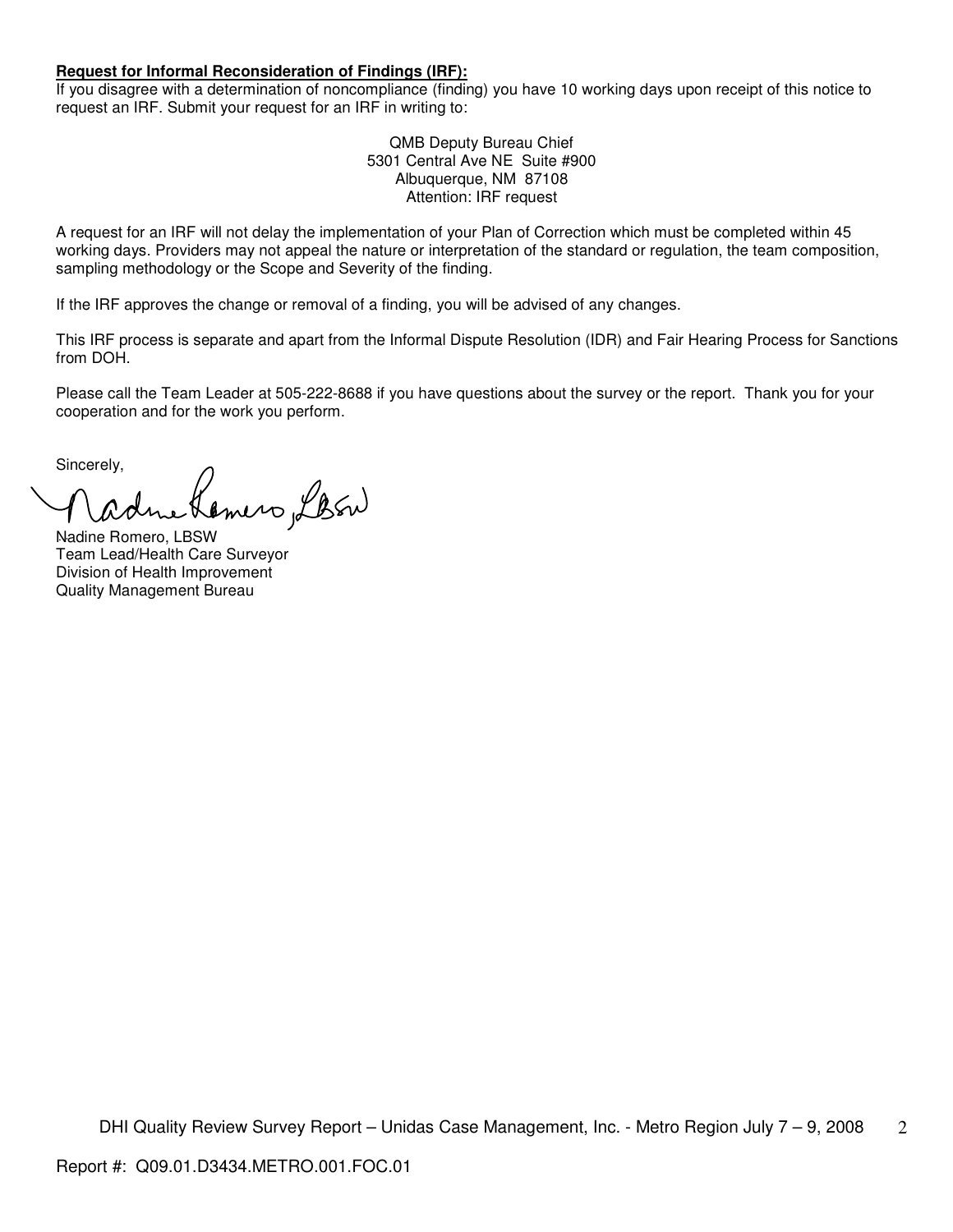| <b>Survey Process Employed:</b>         |                                                                                                                                                                                   |                                                                                                                                                                                                              |
|-----------------------------------------|-----------------------------------------------------------------------------------------------------------------------------------------------------------------------------------|--------------------------------------------------------------------------------------------------------------------------------------------------------------------------------------------------------------|
| <b>Entrance Conference Date:</b>        | July 7, 2008                                                                                                                                                                      |                                                                                                                                                                                                              |
| Present:                                | <b>Unidas Case Management</b><br>Linda Piasecki, HR Director                                                                                                                      | Eric Hankla, Owner, Case Manager                                                                                                                                                                             |
|                                         | <b>DOH/DHI/QMB</b>                                                                                                                                                                | Nadine Romero, LBSW, Health Care Surveyor<br>Cynthia Nielsen, MSN, RN, ONC, CCM, Health Care Surveyor<br>Florie Alire, RN Health Care Surveyor                                                               |
| Exit Conference Date:                   | July 9, 2008                                                                                                                                                                      |                                                                                                                                                                                                              |
| Present:                                | <b>Unidas Case Management</b><br>Kristin Pasquini - Johnson, QA Director<br>Scott Newland, Owner, Case Manager<br>Linda Piasecki, HR Director<br>Eric Hankla, Owner, Case Manager |                                                                                                                                                                                                              |
|                                         | Lisa Stortie, DDSD/DOH                                                                                                                                                            | <b>DDSD - Metro Regional Office</b>                                                                                                                                                                          |
|                                         | <b>DOH/DHI/QMB</b>                                                                                                                                                                | Nadine Romero, LBSW, Health Care Surveyor<br>Cynthia Nielsen, MSN, RN, ONC, CCM, Health Care Surveyor<br>Florie Alire, RN, Health Care Surveyor<br>Valerie V. Valdez, MS, Health Program Manager (Via phone) |
| <b>Administrative Locations Visited</b> | Number:                                                                                                                                                                           | 1                                                                                                                                                                                                            |
| <b>Total Sample Size</b>                | Number:                                                                                                                                                                           | 34                                                                                                                                                                                                           |
| Records Reviewed (Persons Served)       | Number:                                                                                                                                                                           | 34                                                                                                                                                                                                           |

CC: Distribution List: DOH - Division of Health Improvement

- DOH Developmental Disabilities Supports Division
- DOH Office of Internal Audit
- HSD Medical Assistance Division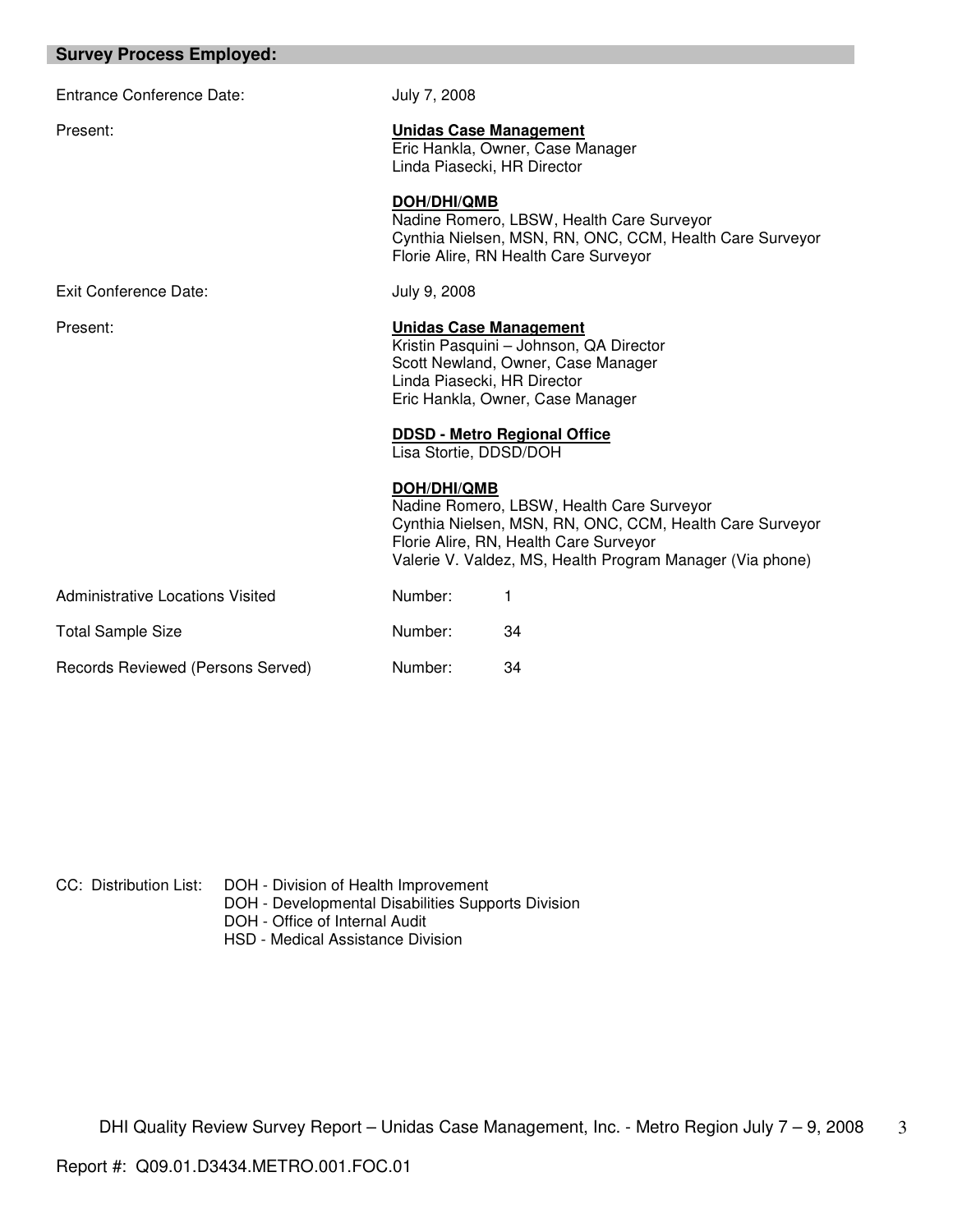# **Provider Instructions for Completing the QMB Plan of Correction (POC) Process**

- After a QMB Quality Review, your Survey Report will be sent to you via certified mail. You may request that it also be sent to you electronically by calling George Perrault, Plan of Correction Coordinator at 505-222-8624.
- Within 10 business days of the date you received your POC, you must develop and send your Plan of Correction response to the QMB office. (Providers who do not pick up their mail will be referred to the Internal Review Committee [IRC]).
- For each Deficiency in your Survey Report, include specific information about HOW you will correct each Deficiency, WHO will fix each Deficiency ("Responsible Party"), and by WHEN ("Date Due").
- Your POC must not only address HOW, WHO and WHEN each Deficiency will be corrected, but must also address overall systemic issues to prevent the Deficiency from reoccurring, i.e., Quality Assurance (QA). Your description of your QA must include specifics about your selfauditing processes, such as HOW OFTEN you will self-audit, WHO will do it, and WHAT FORMS will be used.
- Corrective actions should be incorporated into your agency's Quality Assurance/Quality Improvement policies and procedures.
- You may send your POC response electronically to George.Perrault@state.nm.us, by fax (505- 841-5815), or by postal mail.
- Do not send supporting documentation to QMB until after your POC has been approved by QMB.
- QMB will notify you if your POC has been "Approved" or "Denied".
- Whether your POC is "Approved" or "Denied", you have a maximum of 45 business days to correct all survey Deficiencies from the date of receipt of your Survey Report. If your POC is "Denied" it must be revised and resubmitted ASAP, as the 45 working day limit is in effect. Providers whose revised POC is denied will be referred to the IRC.
- The POC must be completed on the official QMB Survey Report and Plan of Correction Form, unless approved in advance by the POC Coordinator.
- The following Deficiencies must be corrected within the deadlines below (after receipt of your Survey Report):

| ○ CCHS and EAR:                    | 10 working days |
|------------------------------------|-----------------|
| $\circ$ Medication errors:         | 10 working days |
| $\circ$ IMS system/training:       | 20 working days |
| $\circ$ ISP related documentation: | 30 working days |
| $\circ$ DDSD Training              | 45 working days |
|                                    |                 |

- If you have questions about the POC process, call the QMB POC Coordinator, George Perrault at 505-222-8624 for assistance.
- For Technical Assistance (TA) in developing or implementing your POC, contact your local DDSD Regional Office.
- Once your POC has been approved by QMB, the POC may not be altered or the dates changed.
- Requests for an extension or modification of your POC (post approval) must be made in writing and submitted to the POC Coordinator at QMB, and are approved on a case-by case basis.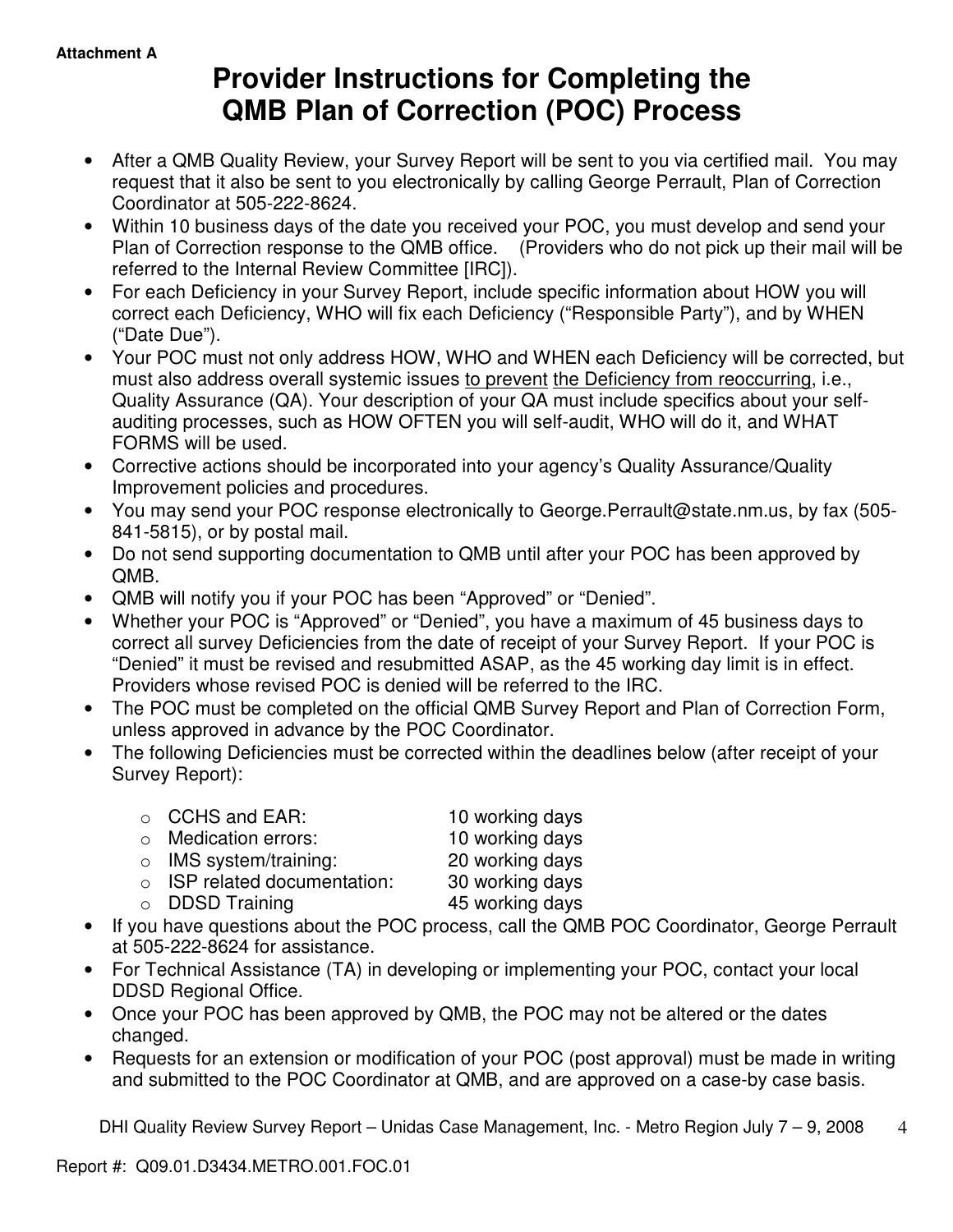- When submitting supporting documentation, organize your documents by Tag #s, and annotate or label each document using Individual #s.
- Do not submit original documents, copies are fine. Originals must be maintained in the agency/client file(s) as per DDSD Standards.
- Failure to submit, complete or implement your POC within the required timeframes will result in a referral to the IRC and the possible imposition of a \$200 per day Civil Monetary Penalty until it is received, completed and/or implemented.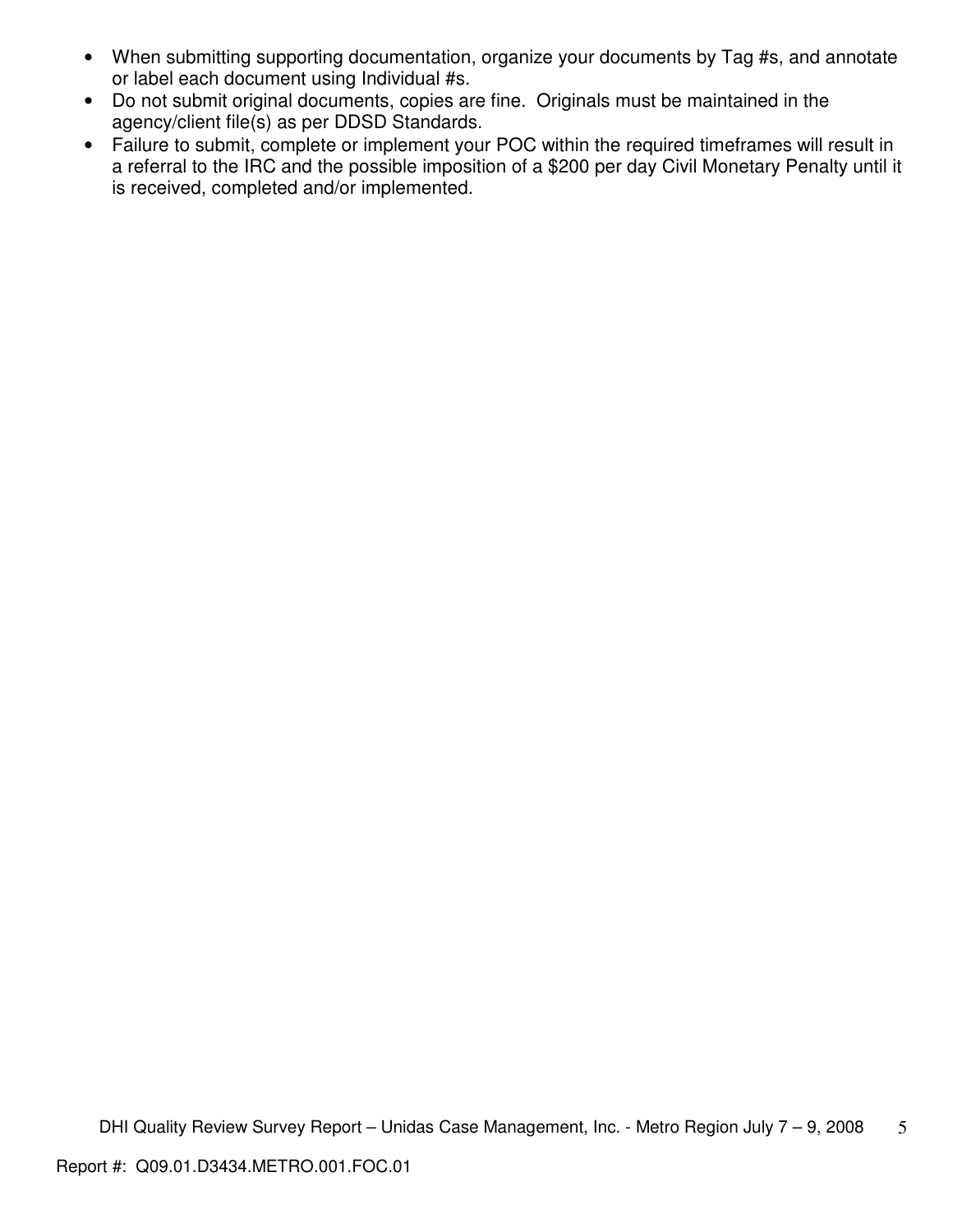## **QMB Scope and Severity Matrix of survey results**

Each deficiency in your Report of Findings is scored on a Scope and Severity Scale. The culmination of each deficiency's Scope and Severity is used to determine degree of compliance to standards and regulations and level of QMB Certification.

|                 |                  |                                                                |                                  | <b>SCOPE</b>                |                                               |
|-----------------|------------------|----------------------------------------------------------------|----------------------------------|-----------------------------|-----------------------------------------------|
|                 |                  |                                                                | <b>Isolated</b><br>$01\% - 15\%$ | <b>Pattern</b><br>16% - 79% | <b>Widespread</b><br>$80\% - 100\%$           |
|                 | High Impact      | Immediate<br>Jeopardy to<br>individual health<br>and or safety | J.                               | K.                          | L.                                            |
| <b>SEVERITY</b> |                  | <b>Actual harm</b>                                             | G.                               | Н.                          | 1.                                            |
|                 | Medium<br>Impact | <b>No Actual Harm</b><br><b>Potential for more</b>             | D.                               | Ε.                          | F. (3 or more)                                |
|                 |                  | than minimal harm                                              | $D.$ (2 or less)                 |                             | <b>F.</b> (no conditions<br>of participation) |
|                 | Low<br>Impact    | No Actual Harm<br>Minimal potential<br>for harm.               | A.                               | Β.                          | C.                                            |

Scope and Severity Definitions:

#### Key to Scope scale:

#### Isolated:

A deficiency that is limited to 1% to 15% of the sample, usually impacting no more than one or two individuals in the sample.

#### Pattern:

A deficiency that impacts a number or group of individuals from 16% to 79% of the sample is defined as a pattern finding. Pattern findings suggest the need for system wide corrective actions.

## Widespread:

A deficiency that impacts most or all (80% to 100%) of the individuals in the sample is defined as widespread or pervasive. Widespread findings suggest the need for system wide corrective actions as well as the need to implement a Continuous Quality Improvement process to improve or build infrastructure. Widespread findings must be referred to the Internal Review Committee for review and possible actions or sanctions.

#### Key to Severity scale: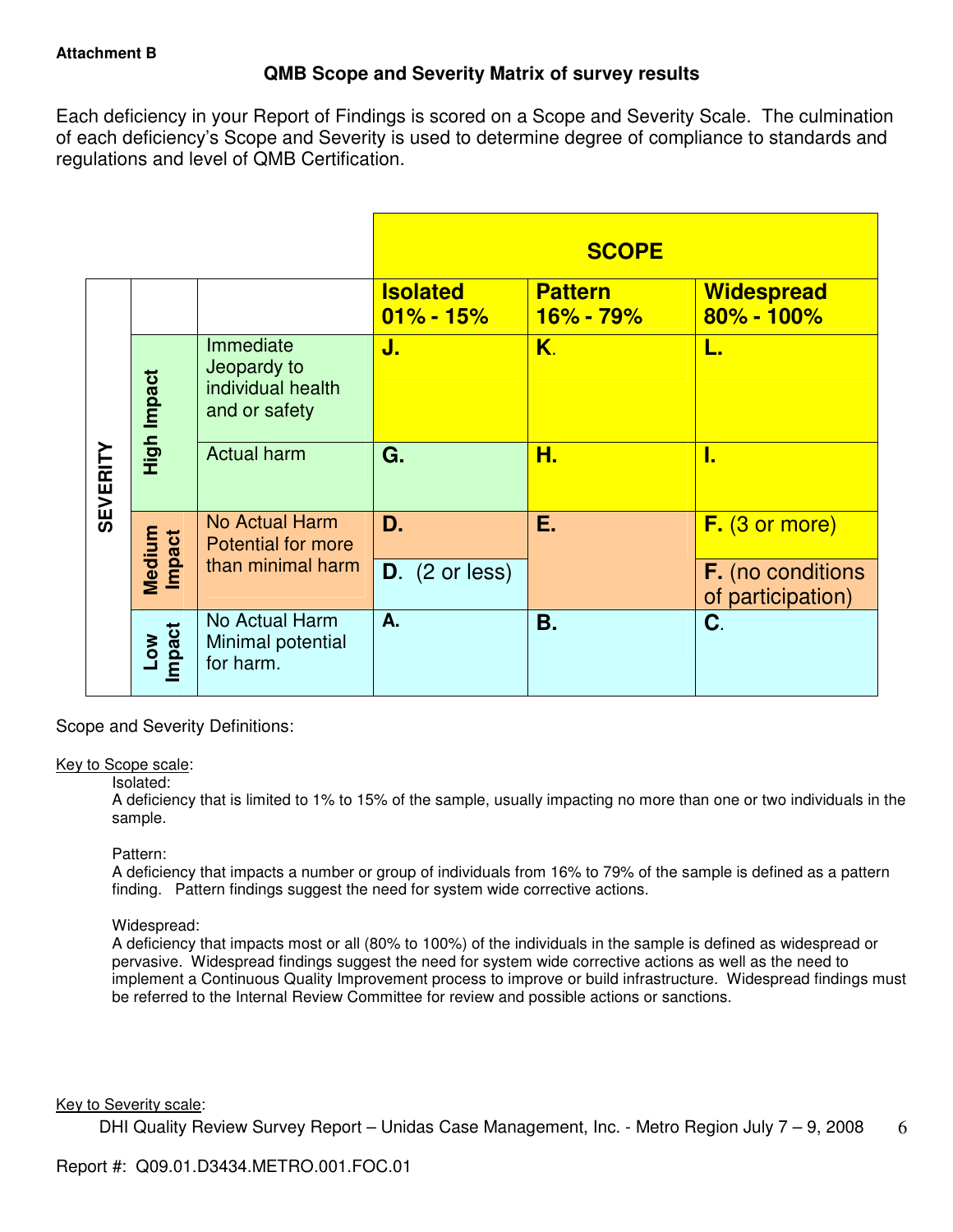Low Impact Severity: (Blue)

Low level findings have no or minimal potential for harm to an individual. Providers that have no findings above a "C" level may receive a "Quality" Certification approval rating from QMB.

Medium Impact Severity: (Tan)

Medium level findings have a potential for harm to an individual. Providers that have no findings above a "F" level and/or no more than two F level findings and no F level Conditions of Participation may receive a "Merit" Certification approval rating from QMB.

High Impact Severity: (Green or Yellow)

High level findings are when harm to an individual has occurred. Providers that have no findings above "I" level may only receive a "Standard" Approval rating from QMB and will be referred to the IRC.

High Impact Severity: (Yellow)

"J, K, and L" Level findings:

This is a finding of Immediate Jeopardy. If a provider is found to have "I" level findings or higher, with an outcome of Immediate Jeopardy, including repeat findings or Conditions of Participation they will be referred to the Internal Review Committee.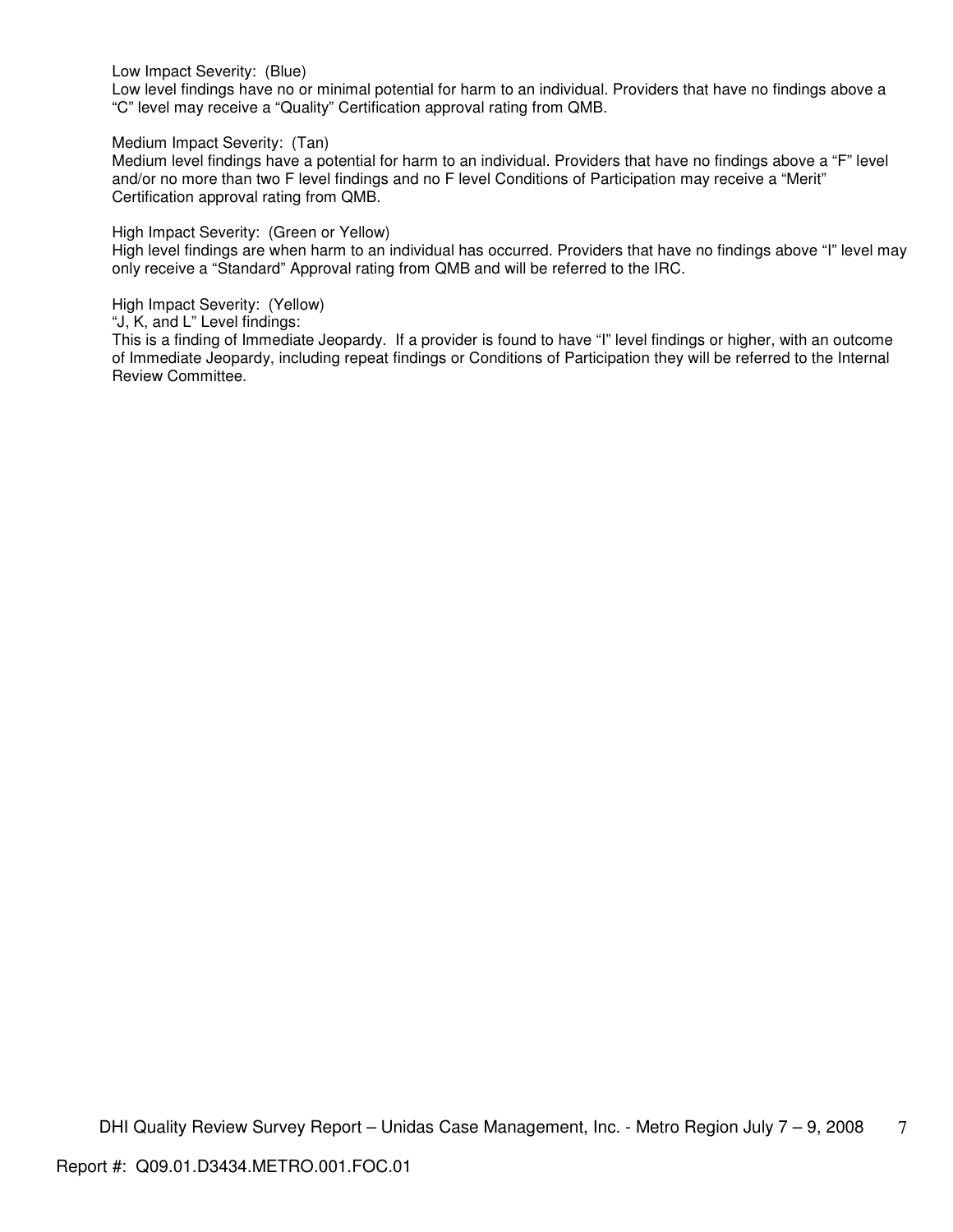## **Guidelines for the Provider Informal Reconsideration of Finding (IRF) Process**

## **Introduction:**

Throughout the process, surveyors are openly communicating with providers. Open communication means that surveyors have clarified issues and/or requested missing information before completing the review. Regardless, there may still be instances where the provider disagrees with a specific finding.

To informally dispute a finding the provider must request in writing an Informal Reconsideration of the Finding (IRF) to the QMB Deputy Bureau Chief **within 10 working days** of receipt of the final report.

The written request for an IRF must be completed on the **QMB Request for Informal Reconsideration of Finding Form** (available on the QMB website) and must specify in detail the request for reconsideration and why the finding is inaccurate. The **IRF request must include all supporting documentation or evidence that was not previously reviewed during the survey process.** 

## **The following limitations apply to the IRF process:**

- The request for an IRF and all supporting evidence must be received in 10 days.
- Findings based on evidence requested during the survey and not provided may not be subject to reconsideration.
- The supporting documentation must be new evidence not previously reviewed by the survey team.
- Providers must continue to complete their plan of correction during the IRF process
- Providers may not request an IRF to challenge the Scope and Severity of a finding.
- Providers may not request an IRF to challenge the sampling methodology.
- Providers may not request an IRF based on disagreement with the nature of the standard or regulation.
- Providers may not request an IRF to challenge the team composition
- Providers may not request an IRF to challenge the QMB Quality Approval Rating and the length of their DDSD provider contract.

## **A Provider forfeits the right to an IRF if the request is not made within 10 working days of receiving the report and does not include all supporting documentation or evidence to show compliance with the standards and regulations.**

QMB has 30 working days to complete the review and notify the provider of the decision. The request will be reviewed by the IRF committee. The Provider will be notified in writing of the ruling, no face to face meeting will be conducted.

When a Provider requests that a finding be reconsidered, it does not stop or delay the Plan of Correction process. **Providers must continue to complete the Plan of Correction, including the finding in dispute regardless of the IRF status.** If a finding is successfully reconsidered, it will be noted and will be removed or modified from the report. It should be noted that in some cases a Plan of Correction may be completed prior to the IRF process being completed. The provider will be notified in writing on the decisions of the IRF committee.

## **Administrative Review Process:**

If a Provider desires to challenge the decision of the IRF committee they may request an Administrative Review by the DHI and DDSD Director. The Request must be made in writing to the QMB Bureau Chief and received within 5 days of notification from the IRF decision.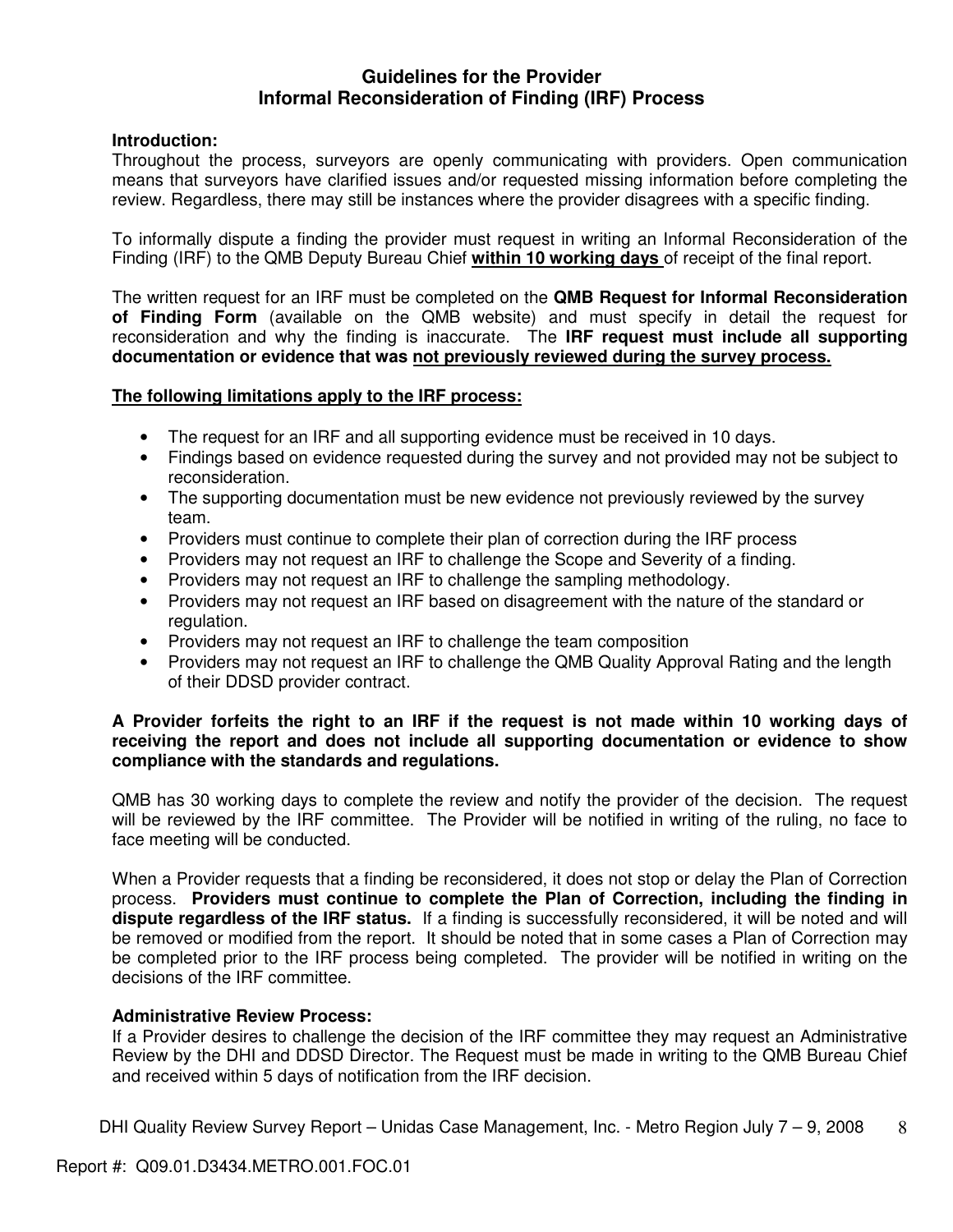## **Regarding IRC Sanctions:**

The Informal Reconsideration of the Finding process is a separate process specific to QMB Survey Findings and should not be confused with any process associated with IRC Sanctions.

If a Provider desires to Dispute or Appeal an IRC Sanction that is a separate and different process. Providers may choose the Informal Dispute Resolution Process or the Formal Medicaid Fair Hearing Process to dispute or appeal IRC sanctions, please refer to the DOH Sanction policy and section 39 of the provider contract agreement.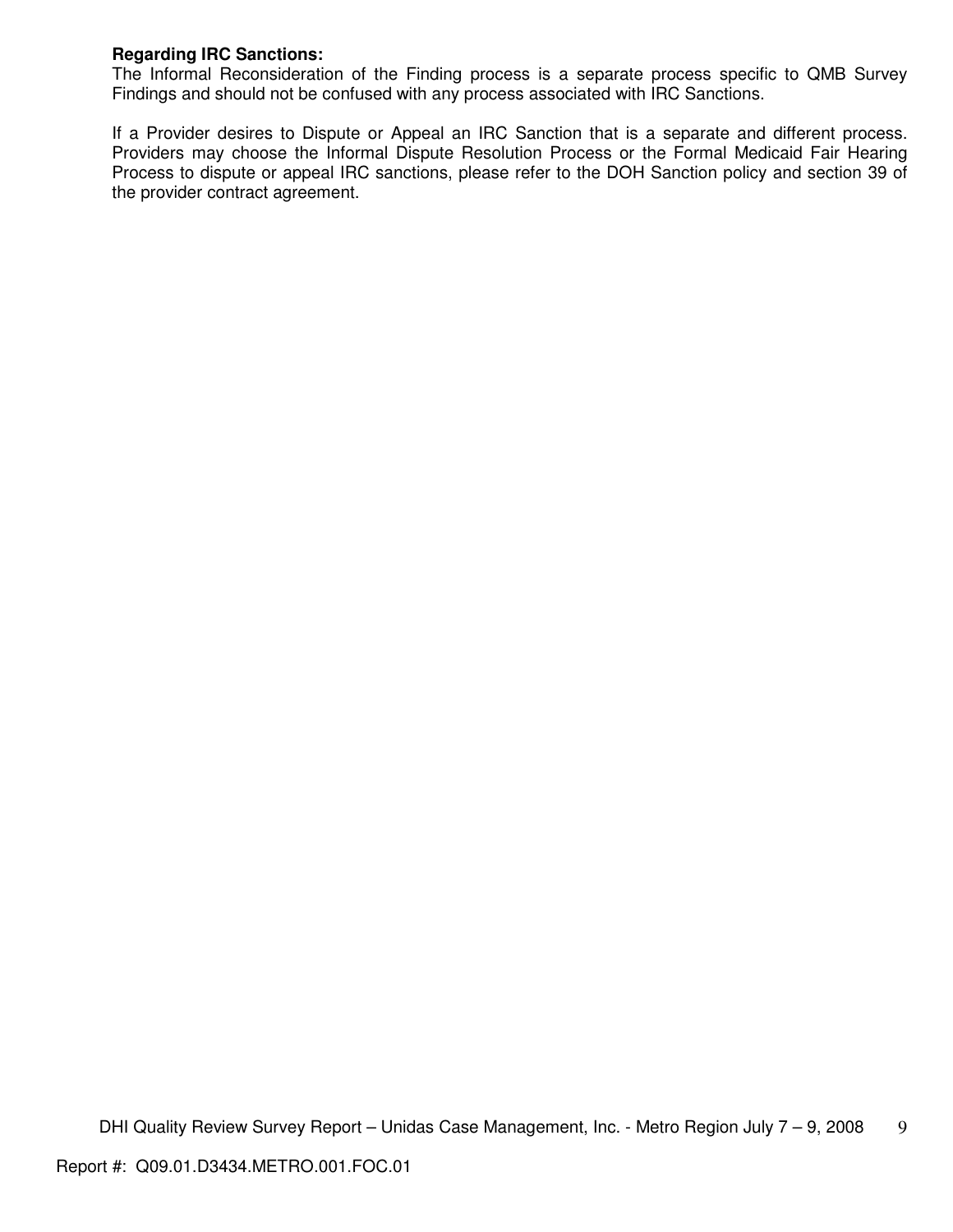| Agency:                 | Unidas Case Management, Inc. - Metro Region |
|-------------------------|---------------------------------------------|
| Program:                | Developmental Disabilities Waiver           |
| Service:                | Case Management                             |
| <b>Monitoring Type:</b> | Focused                                     |
| Date of Survey:         | July $7 - 9$ , 2008                         |

| <b>Statute</b>                                                                                                                                                                                                                                                                                                                                                                                                                                                                                                                                                                                                             | <b>Deficiency</b>                                                                                                                                                                                                                                                                                                                                                                                      | <b>Agency Plan of Correction and</b><br><b>Responsible Party</b> | <b>Date Due</b> |
|----------------------------------------------------------------------------------------------------------------------------------------------------------------------------------------------------------------------------------------------------------------------------------------------------------------------------------------------------------------------------------------------------------------------------------------------------------------------------------------------------------------------------------------------------------------------------------------------------------------------------|--------------------------------------------------------------------------------------------------------------------------------------------------------------------------------------------------------------------------------------------------------------------------------------------------------------------------------------------------------------------------------------------------------|------------------------------------------------------------------|-----------------|
|                                                                                                                                                                                                                                                                                                                                                                                                                                                                                                                                                                                                                            |                                                                                                                                                                                                                                                                                                                                                                                                        |                                                                  |                 |
| Tag #1A08 Agency Case File<br>Developmental Disabilities (DD) Waiver Service<br>Standards effective 4/1/2007<br><b>CHAPTER 1. II. PROVIDER AGENCY</b><br><b>REQUIREMENTS:</b> The objective of these<br>standards is to establish Provider Agency policy,<br>procedure and reporting requirements for DD<br>Medicaid Waiver program. These requirements<br>apply to all such Provider Agency staff, whether<br>directly employed or subcontracting with the<br>Provider Agency. Additional Provider Agency<br>requirements and personnel qualifications may                                                                | Scope and Severity Rating: B<br>Based on record review, the Agency failed to<br>maintain at the administrative office a<br>confidential case file for 12 of 34 individuals.<br>Review of the Agency individual case files<br>revealed the following items were missing,<br>incomplete, and/or not current:<br>ISP Signature Page (#28)<br>$\bullet$<br>Addendum A (#3, 4, 7, 21, 28 & 32)<br>$\bullet$ |                                                                  |                 |
| be applicable for specific service standards.<br>D. Provider Agency Case File for the<br>Individual: All Provider Agencies shall maintain<br>at the administrative office a confidential case<br>file for each individual. Case records belong to<br>the individual receiving services and copies shall<br>be provided to the receiving agency whenever<br>an individual changes providers. The record<br>must also be made available for review when<br>requested by DOH, HSD or federal government<br>representatives for oversight purposes. The<br>individual's case file shall include the following<br>requirements: | Health Assessment Tool (#12)<br>$\bullet$<br><b>Medication Administration Assessment</b><br>$\bullet$<br>Tool (#6 & 18)<br>Positive Behavior Plan (#4, 5, 6 & 7)<br>$\bullet$<br>Occupational Therapy Plan (#26)<br>Physical Therapy Plan (#3 & 21)<br>$\bullet$<br>Speech Therapy Plan (#3, 4, 28 & 31)<br>$\bullet$                                                                                  |                                                                  |                 |
| (1) Emergency contact information, including<br>the individual's address, telephone number,<br>names and telephone numbers of relatives, or<br>guardian or conservator, physician's name(s)<br>and telephone number(s), pharmacy name,<br>address and telephone number, and health plan                                                                                                                                                                                                                                                                                                                                    |                                                                                                                                                                                                                                                                                                                                                                                                        |                                                                  |                 |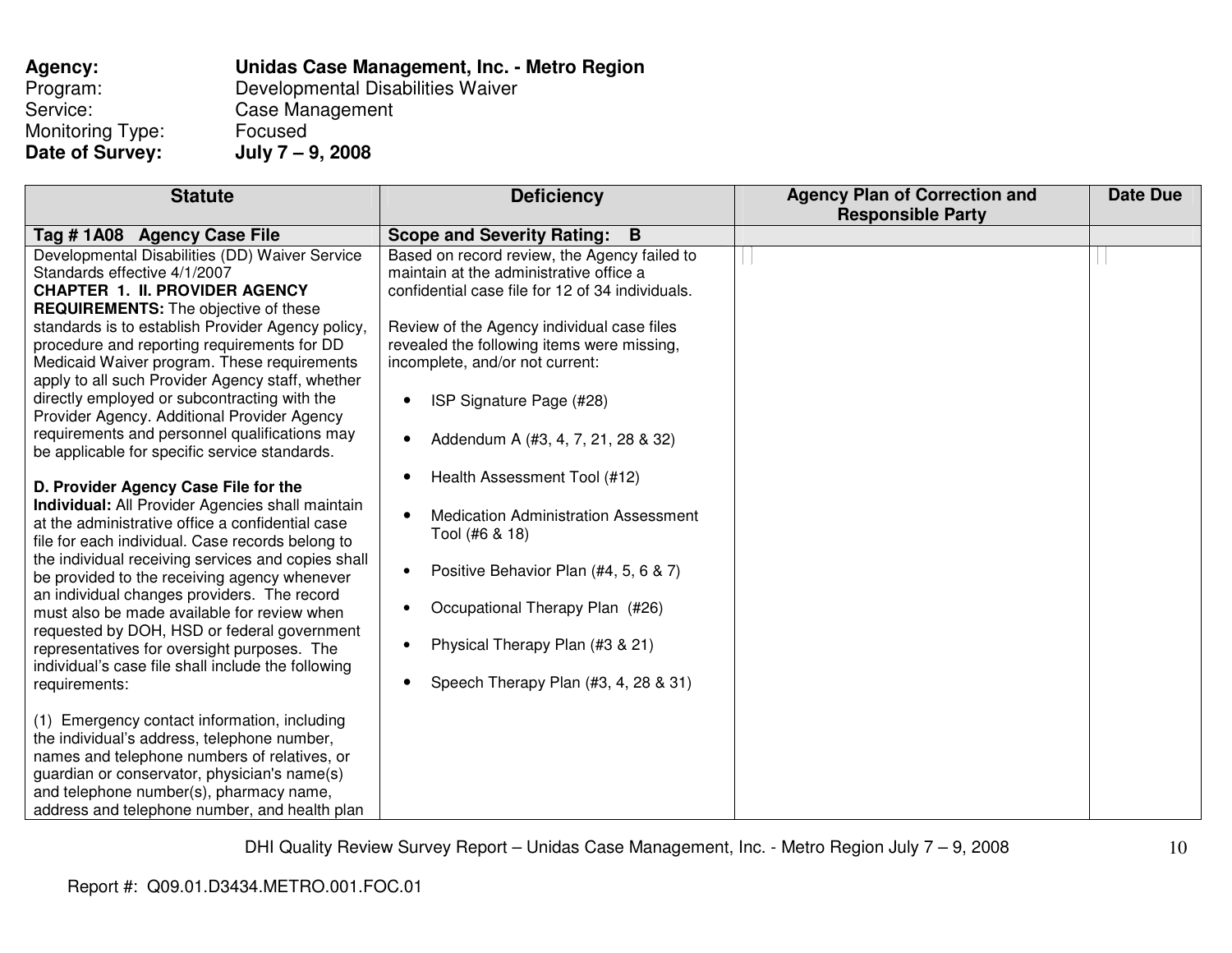| if appropriate;                                                                                                                                                                                                                                                                                                                                                                                                                                                                                             |  |  |
|-------------------------------------------------------------------------------------------------------------------------------------------------------------------------------------------------------------------------------------------------------------------------------------------------------------------------------------------------------------------------------------------------------------------------------------------------------------------------------------------------------------|--|--|
| (2) The individual's complete and current ISP,<br>with all supplemental plans specific to the<br>individual, and the most current completed<br>Health Assessment Tool (HAT);                                                                                                                                                                                                                                                                                                                                |  |  |
| (3) Progress notes and other service delivery<br>documentation;                                                                                                                                                                                                                                                                                                                                                                                                                                             |  |  |
| (4) Crisis Prevention/Intervention Plans, if there<br>are any for the individual;                                                                                                                                                                                                                                                                                                                                                                                                                           |  |  |
| (5) A medical history, which shall include at<br>least demographic data, current and past<br>medical diagnoses including the cause (if<br>known) of the developmental disability,<br>psychiatric diagnoses, allergies (food,<br>environmental, medications), immunizations, and<br>most recent physical exam;                                                                                                                                                                                               |  |  |
| (6) When applicable, transition plans completed<br>for individuals at the time of discharge from Fort<br>Stanton Hospital or Los Lunas Hospital and<br>Training School; and                                                                                                                                                                                                                                                                                                                                 |  |  |
| (7) Case records belong to the individual<br>receiving services and copies shall be provided<br>to the individual upon request.                                                                                                                                                                                                                                                                                                                                                                             |  |  |
| (8) The receiving Provider Agency shall be<br>provided at a minimum the following records<br>whenever an individual changes provider<br>agencies:<br>(a) Complete file for the past 12 months;<br>(b) ISP and quarterly reports from the current<br>and prior ISP year;<br>(c) Intake information from original admission to<br>services; and<br>(d) When applicable, the Individual Transition<br>Plan at the time of discharge from Los Lunas<br>Hospital and Training School or Ft. Stanton<br>Hospital. |  |  |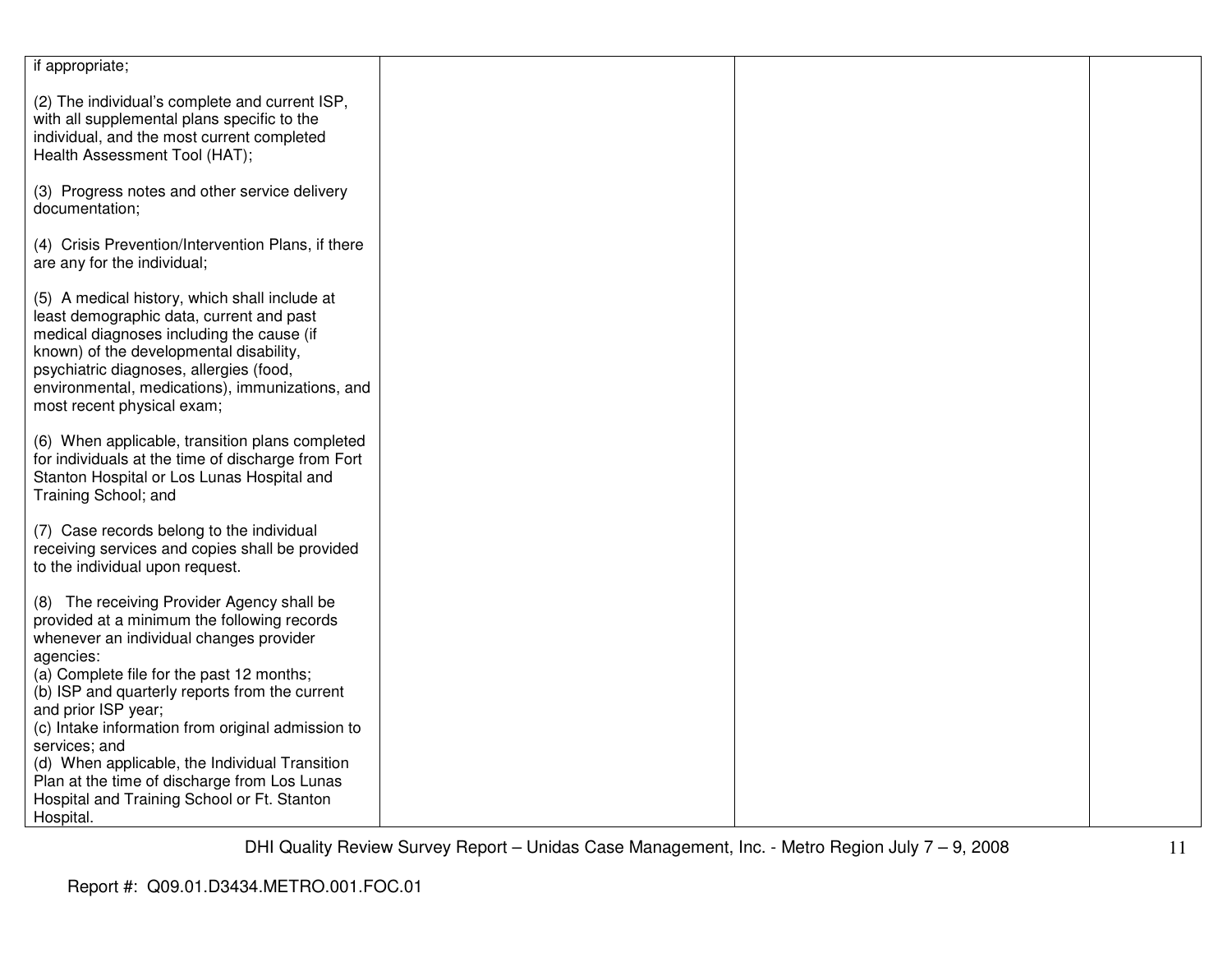| Tag #4C02 Scope of Services - Primary                                                                                                                                                                                                   | <b>Scope and Severity Rating: A</b>                                                                                                                                                                                               |  |
|-----------------------------------------------------------------------------------------------------------------------------------------------------------------------------------------------------------------------------------------|-----------------------------------------------------------------------------------------------------------------------------------------------------------------------------------------------------------------------------------|--|
| <b>Freedom of Choice</b>                                                                                                                                                                                                                |                                                                                                                                                                                                                                   |  |
| Developmental Disabilities (DD) Waiver Service<br>Standards effective 4/1/2007<br><b>CHAPTER 4 II. SCOPE OF CASE</b><br><b>MANAGEMENT SERVICES: Case Management</b><br>shall include, but is not limited to, the following<br>services: | Based on record review the Agency failed to<br>maintain documentation assuring individuals<br>obtained all services through the Freedom of<br>Choice process for 4 of 34 individuals.<br>No evidence was found for the following: |  |
| T. Assure individuals obtain all services through<br>the Freedom of Choice process.                                                                                                                                                     | Primary Freedom of Choice (#8, 12, 33 &<br>$\bullet$<br>34)                                                                                                                                                                       |  |
|                                                                                                                                                                                                                                         |                                                                                                                                                                                                                                   |  |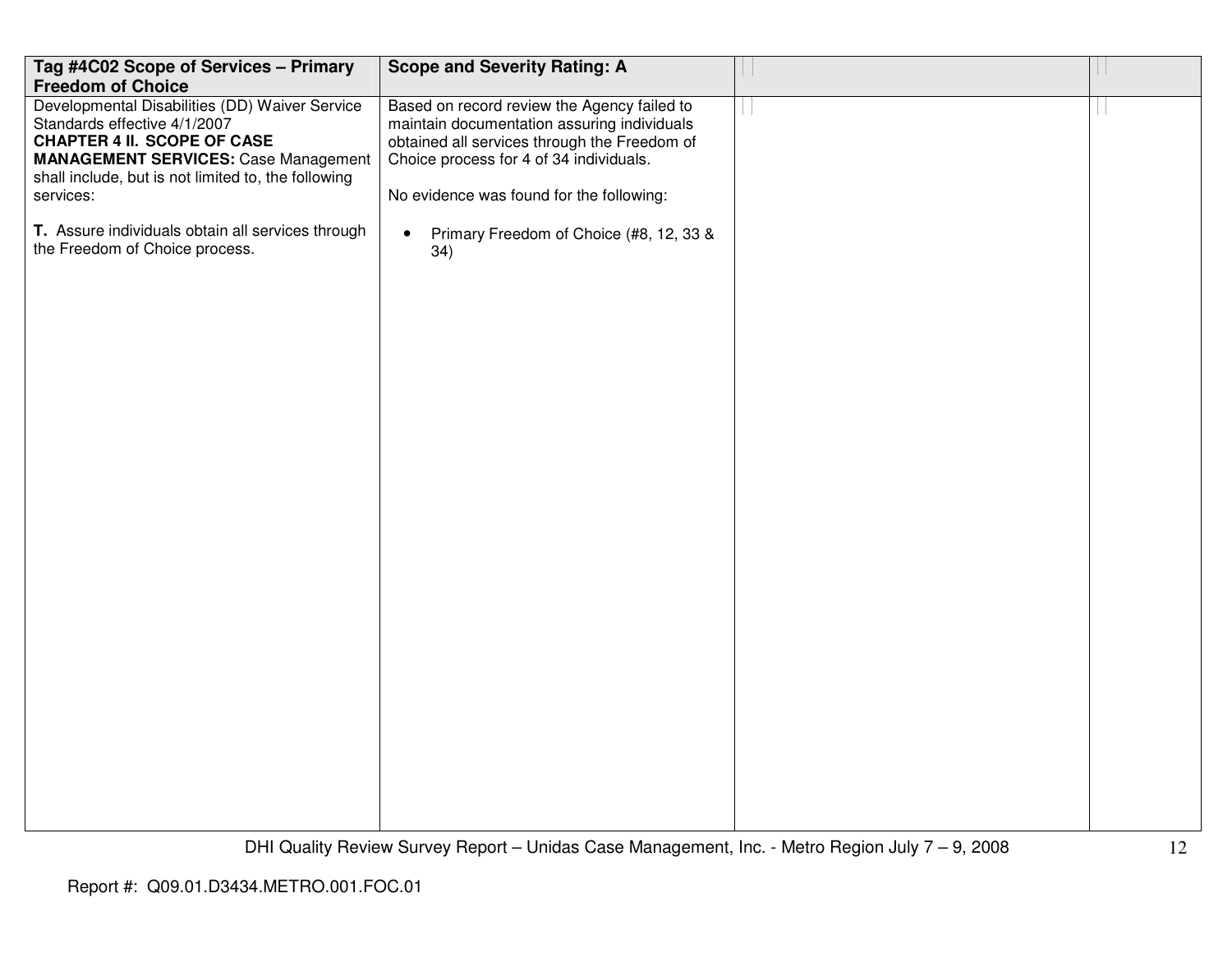| Tag #4C04 - Assessment Activities                                                                                                                                                                                                                                                                                                                                                                                                                                                                                                                                                                                                                                                                                                                                                                                                                                                                                                                                                                                       | <b>Scope and Severity Rating: B</b>                                                                                                                                                            |  |
|-------------------------------------------------------------------------------------------------------------------------------------------------------------------------------------------------------------------------------------------------------------------------------------------------------------------------------------------------------------------------------------------------------------------------------------------------------------------------------------------------------------------------------------------------------------------------------------------------------------------------------------------------------------------------------------------------------------------------------------------------------------------------------------------------------------------------------------------------------------------------------------------------------------------------------------------------------------------------------------------------------------------------|------------------------------------------------------------------------------------------------------------------------------------------------------------------------------------------------|--|
| Developmental Disabilities (DD) Waiver Service<br>Standards effective 4/1/2007<br><b>CHAPTER 4 III. CASE MANAGEMENT</b><br><b>SERVICE REQUIREMENTS</b>                                                                                                                                                                                                                                                                                                                                                                                                                                                                                                                                                                                                                                                                                                                                                                                                                                                                  | Based on record review, the Agency failed to<br>complete and compile the elements of the Long<br>Term Care Assessment Abstract for 8 of 34<br>individuals.                                     |  |
| <b>B. Case Management Assessment</b><br><b>Activities:</b> Assessment activities shall include<br>but are not limited to the following requirements:<br>(1) Complete and compile the elements of the<br>Long Term Care Assessment Abstract (LTCAA)<br>packet to include:<br>(a) LTCAA form (MAD 378);<br>(b) Comprehensive Individual Assessment<br>(CIA);<br>(c) Current physical exam and<br>medical/clinical history;<br>(d) Norm-referenced adaptive behavioral<br>assessment; and<br>(e) A copy of the Allocation Letter (initial<br>submission only).<br>(2) Prior to service delivery, obtain a copy of<br>the Medical Assistant Worker (MAW) letter to<br>verify that the county Income Support Division<br>(ISD) office of the Human Services Department<br>(HSD) has completed a determination that the<br>individual meets financial and medical eligibility<br>to participate in the DD Waiver program.<br>(3) Provide a copy of the MAW letter to service<br>providers listed on the ISP budget (MAD 046). | The following items were missing, not current or<br>not found:<br>• Level of Care Assessment Abstract (#4, 18<br>& 28)<br>• Annual Physical (#1, 4, 21, 24 & 28)<br>• MAW Letter (#4, 10 & 32) |  |
|                                                                                                                                                                                                                                                                                                                                                                                                                                                                                                                                                                                                                                                                                                                                                                                                                                                                                                                                                                                                                         |                                                                                                                                                                                                |  |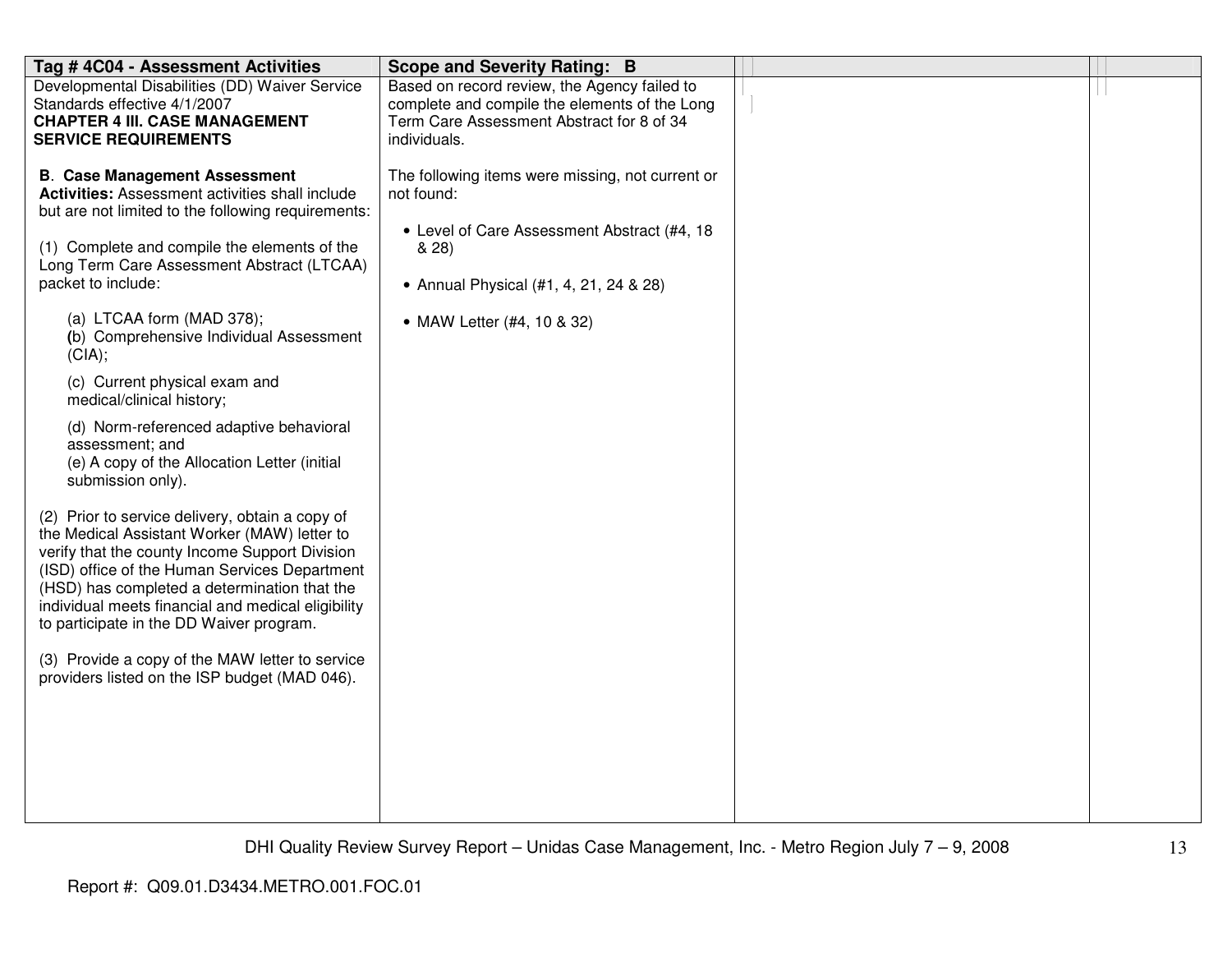| Tag #4C09 - Secondary FOC                                                                                                                                                                                                                                                                                                                                                                                                                                                                                                                                                                                                                                                                                                                                                                                                                                                                                                                                                                                           | <b>Scope and Severity Rating: B</b>                                                                                                                                                                                                                                                                                                                                                                                                                                                                                                       |  |
|---------------------------------------------------------------------------------------------------------------------------------------------------------------------------------------------------------------------------------------------------------------------------------------------------------------------------------------------------------------------------------------------------------------------------------------------------------------------------------------------------------------------------------------------------------------------------------------------------------------------------------------------------------------------------------------------------------------------------------------------------------------------------------------------------------------------------------------------------------------------------------------------------------------------------------------------------------------------------------------------------------------------|-------------------------------------------------------------------------------------------------------------------------------------------------------------------------------------------------------------------------------------------------------------------------------------------------------------------------------------------------------------------------------------------------------------------------------------------------------------------------------------------------------------------------------------------|--|
| Developmental Disabilities (DD) Waiver Service<br>Standards effective 4/1/2007<br><b>CHAPTER 4 III. CASE MANAGEMENT</b><br><b>SERVICE REQUIREMENTS</b><br>G. Secondary Freedom of Choice Process<br>(1) The Case Management Provider Agency<br>will ensure that it maintains a current<br>Secondary Freedom of Choice (FOC) form<br>that includes all service providers offering<br>services in that region.<br>(2) The Case Manager will present the<br>Secondary FOC form to the individual or<br>authorized representative for selection of<br>direct service providers.<br>(3) At least annually, at the time rights and<br>responsibilities are reviewed, individuals<br>and guardians served will be reminded that<br>they may change providers at any time, as<br>well as change types of services. At this<br>time, Case Managers shall offer to review<br>the current Secondary FOC list with<br>individuals and guardians served. If they<br>are interested in changing, a new FOC shall<br>be completed. | Based on record review the Agency failed to<br>maintain documentation assuring individuals<br>obtained all services through the Freedom of<br>Choice Process for 6 of 34 individuals.<br>The following items were not found:<br>• Secondary Freedom of Choice<br>Occupational Therapy (#21 & 26)<br>$\circ$<br>Adult Habilitation (#9 & 29)<br>$\circ$<br>Intensive Supported Employment (#9)<br>$\circ$<br>Supported Living (#9, 24 & 33)<br>$\circ$<br>Community Access (#24)<br>$\circ$<br>Non-Medical Transportation (#24)<br>$\circ$ |  |
|                                                                                                                                                                                                                                                                                                                                                                                                                                                                                                                                                                                                                                                                                                                                                                                                                                                                                                                                                                                                                     |                                                                                                                                                                                                                                                                                                                                                                                                                                                                                                                                           |  |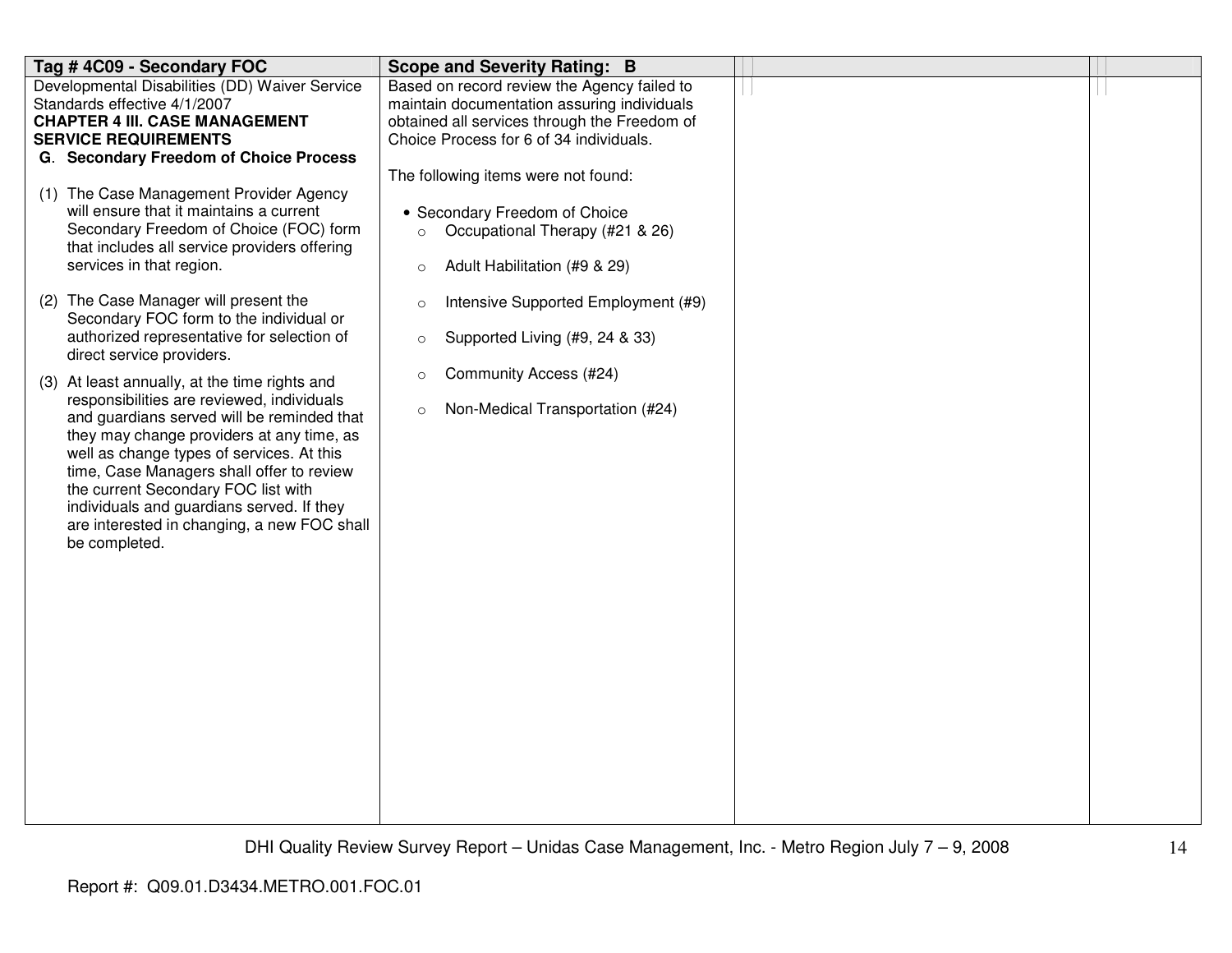| Tag #4C10 - Apprv. MAD 046 & Budget                                                                                                                                                                                                                                                                                                                                                                                                                                                                                                                                                                                                                                                                                                                                                                                                                                                                                                                                                                                                                                                                                                                                                                                                                                                                                                                                                                                                                                                                                                           | <b>Scope and Severity Rating: A</b>                                                                                                                                                                                                                                             |  |
|-----------------------------------------------------------------------------------------------------------------------------------------------------------------------------------------------------------------------------------------------------------------------------------------------------------------------------------------------------------------------------------------------------------------------------------------------------------------------------------------------------------------------------------------------------------------------------------------------------------------------------------------------------------------------------------------------------------------------------------------------------------------------------------------------------------------------------------------------------------------------------------------------------------------------------------------------------------------------------------------------------------------------------------------------------------------------------------------------------------------------------------------------------------------------------------------------------------------------------------------------------------------------------------------------------------------------------------------------------------------------------------------------------------------------------------------------------------------------------------------------------------------------------------------------|---------------------------------------------------------------------------------------------------------------------------------------------------------------------------------------------------------------------------------------------------------------------------------|--|
| Developmental Disabilities (DD) Waiver Service<br>Standards effective 4/1/2007<br><b>CHAPTER 4 III. CASE MANAGEMENT</b><br><b>SERVICE REQUIREMENTS</b><br><b>Case Management Approval of the</b><br>Н.<br><b>MAD 046 Waiver Review Form and Budget</b><br>(1) Case Management Providers are authorized<br>by DDSD to approve ISPs and budgets<br>(including initial, annual renewals and revisions)<br>for all individuals except as noted in section I of<br>this chapter. This includes approval of support<br>plans and strategies as incorporated in the ISP.<br>(2) The Case Manager shall complete the MAD<br>046 Waiver Review Form and deliver it to all<br>provider agencies within three (3) working days<br>following the ISP meeting date. Providers will<br>have the opportunity to submit corrections or<br>objections within five (5) working days following<br>receipt of the MAD 046. If no corrections or<br>objections are received from the provider by the<br>end of the fifth (5) working day, the MAD 046<br>may then be submitted as is to NMMUR.<br>(Provider signatures are no longer required on<br>the MAD 046.) If corrections/objections are<br>received, these will be corrected or resolved with<br>the provider(s) within the timeframe that allow<br>compliance with number (3) below.<br>(3) The Case Manager will submit the MAD 046<br>Waiver Review Form to NMMUR for review as<br>appropriate, and/or for data entry at least thirty<br>(30) calendar days prior to expiration of the<br>previous ISP. | Based on record review the Agency failed to<br>maintain documentation assuring approval of<br>services through the MAD 046 Waiver Review<br>Form & Budget for 3 of 34 individuals.<br>The following items were missing, not current or<br>not found:<br>• MAD 046 (#7, 19 & 34) |  |
| (4) The Case Manager shall respond to<br>NMMUR within specified timelines whenever a<br>MAD 046 is returned for corrections or additional<br>information.                                                                                                                                                                                                                                                                                                                                                                                                                                                                                                                                                                                                                                                                                                                                                                                                                                                                                                                                                                                                                                                                                                                                                                                                                                                                                                                                                                                     |                                                                                                                                                                                                                                                                                 |  |